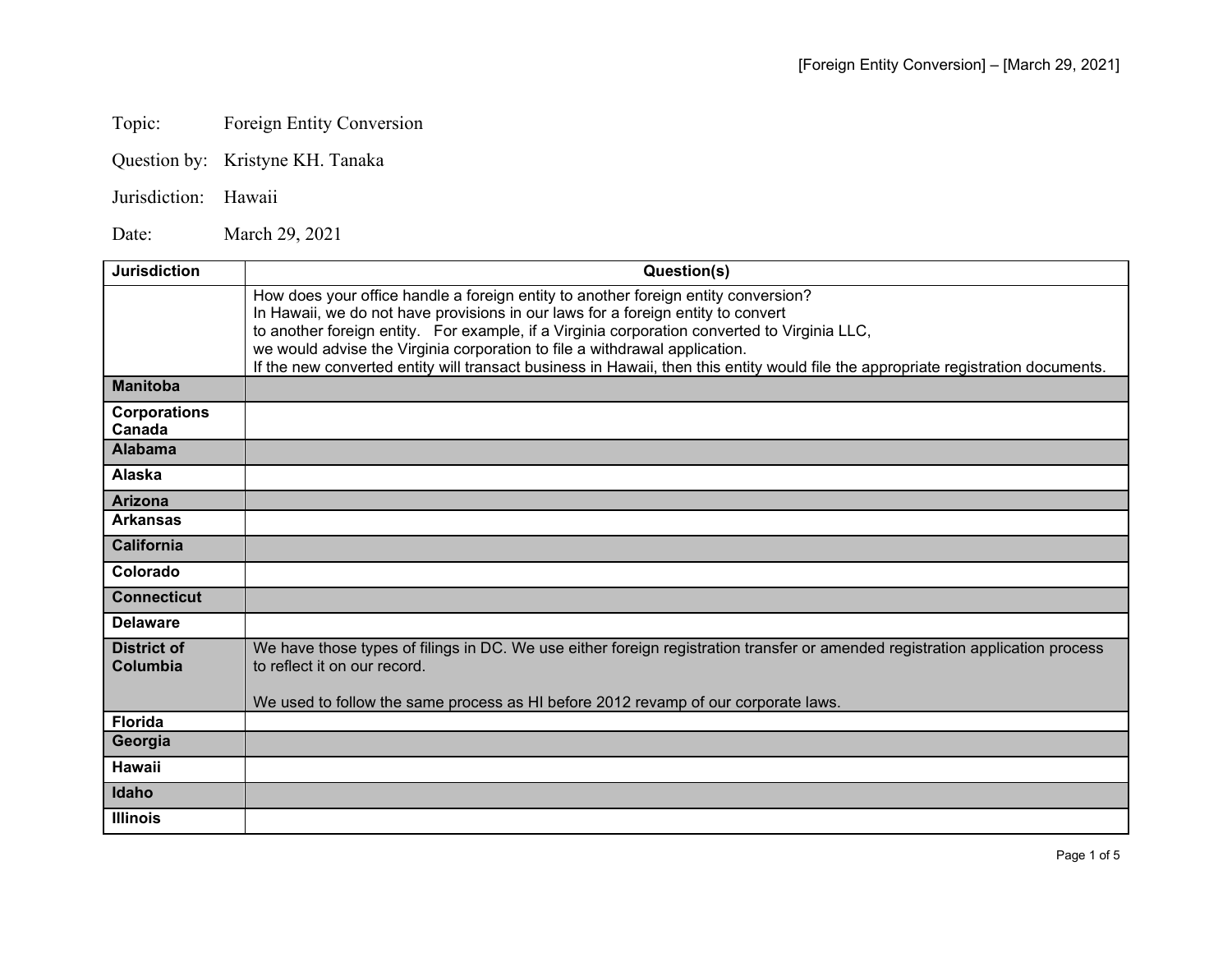| <b>Jurisdiction</b>  | Question(s)                                                                                                                                                                                                                                                             |
|----------------------|-------------------------------------------------------------------------------------------------------------------------------------------------------------------------------------------------------------------------------------------------------------------------|
|                      | How does your office handle a foreign entity to another foreign entity conversion?                                                                                                                                                                                      |
|                      | In Hawaii, we do not have provisions in our laws for a foreign entity to convert<br>to another foreign entity. For example, if a Virginia corporation converted to Virginia LLC,                                                                                        |
|                      | we would advise the Virginia corporation to file a withdrawal application.                                                                                                                                                                                              |
|                      | If the new converted entity will transact business in Hawaii, then this entity would file the appropriate registration documents.                                                                                                                                       |
| <b>Indiana</b>       |                                                                                                                                                                                                                                                                         |
| lowa                 |                                                                                                                                                                                                                                                                         |
| <b>Kansas</b>        |                                                                                                                                                                                                                                                                         |
| Kentucky             |                                                                                                                                                                                                                                                                         |
| Louisiana            | For a foreign to foreign conversion, they would be required to file an Amended Application for Authority, along with a 1-pg<br>certificate, evidencing the conversion (if the state does not provide a certificate, we will take a certified copy of the<br>documents). |
| <b>Maine</b>         |                                                                                                                                                                                                                                                                         |
| <b>Maryland</b>      |                                                                                                                                                                                                                                                                         |
| <b>Massachusetts</b> | Massachusetts General Laws provide the foreign corporation the authority to transfer its authority to the resulting foreign LLC.<br>The foreign entity would file a transfer of authority, supplying the foreign registration for the resulting LLC in one transaction. |
|                      | However, the General Laws do not provide the foreign LLC converting to a foreign corporation the same authority. In this<br>instance, the LLC would withdraw and the new resulting corporation would file its registration.                                             |
| <b>Michigan</b>      |                                                                                                                                                                                                                                                                         |
| <b>Minnesota</b>     |                                                                                                                                                                                                                                                                         |
| <b>Mississippi</b>   |                                                                                                                                                                                                                                                                         |
| <b>Missouri</b>      |                                                                                                                                                                                                                                                                         |
| <b>Montana</b>       |                                                                                                                                                                                                                                                                         |
| <b>Nebraska</b>      |                                                                                                                                                                                                                                                                         |
| <b>Nevada</b>        | In Nevada, it is very similar. If the entity is transacting business here and intends to continue doing so, they would file a                                                                                                                                           |
|                      | conversion out and a conversion in, with an officer's statement and new registration documents.                                                                                                                                                                         |
| <b>New Hampshire</b> | In New Hampshire, if a foreign-qualified Virginia corporation converted to a Virginia LLC, we would require them to file a                                                                                                                                              |
|                      | certified copy of the Conversion, along with a new Application for Foreign LLC Registration.                                                                                                                                                                            |
| <b>New Jersey</b>    |                                                                                                                                                                                                                                                                         |
| <b>New Mexico</b>    |                                                                                                                                                                                                                                                                         |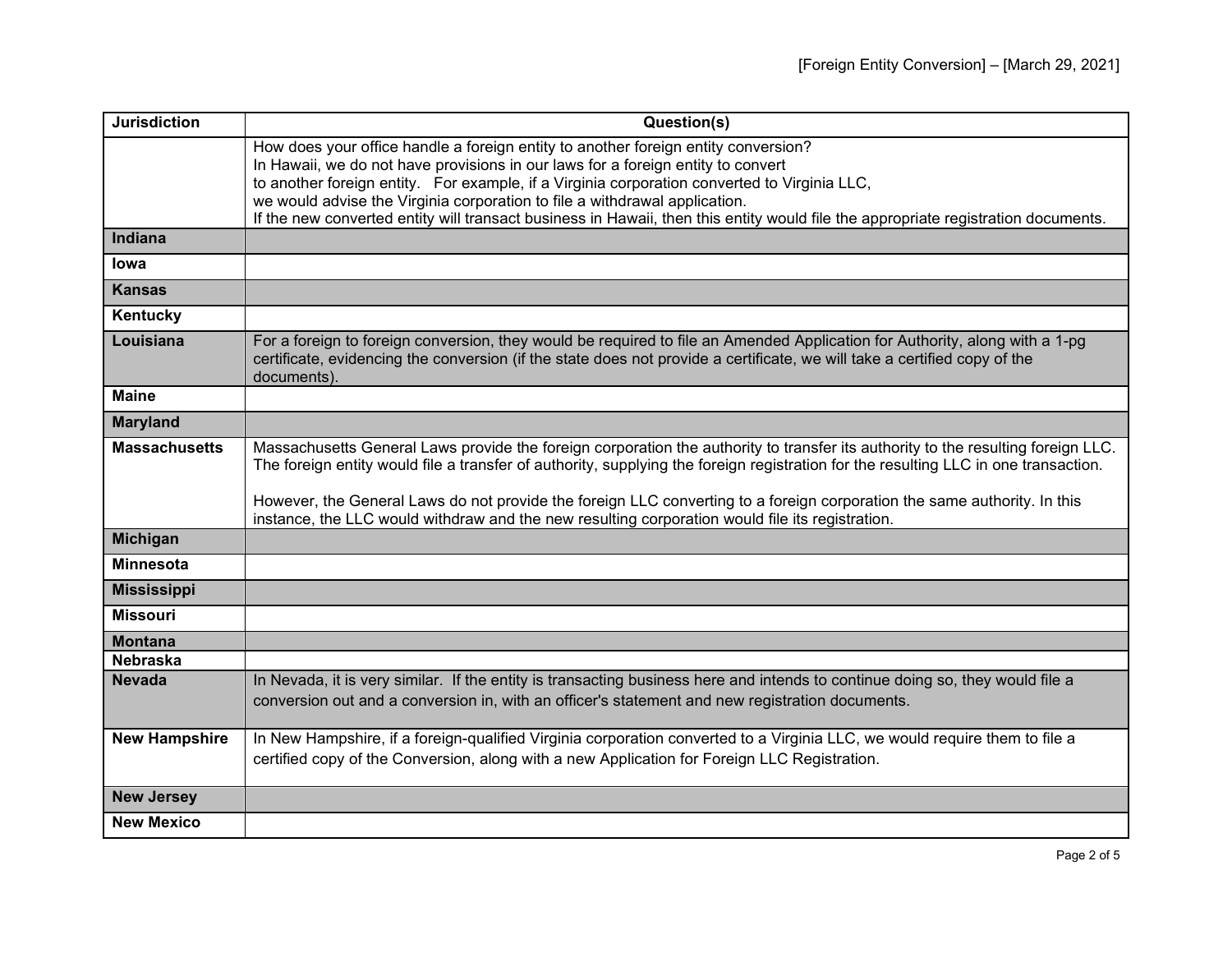| <b>Jurisdiction</b>   | Question(s)                                                                                                                                                                                                                                                                                                                                                                                                                                                                                                                                                                                                                                                                                                                                                                                                                                                                                                                                                                                                                                                                                                                                                                                                                                                                                                                                                                                                                                                                                                                                                                                                                                                                                                                                                                       |
|-----------------------|-----------------------------------------------------------------------------------------------------------------------------------------------------------------------------------------------------------------------------------------------------------------------------------------------------------------------------------------------------------------------------------------------------------------------------------------------------------------------------------------------------------------------------------------------------------------------------------------------------------------------------------------------------------------------------------------------------------------------------------------------------------------------------------------------------------------------------------------------------------------------------------------------------------------------------------------------------------------------------------------------------------------------------------------------------------------------------------------------------------------------------------------------------------------------------------------------------------------------------------------------------------------------------------------------------------------------------------------------------------------------------------------------------------------------------------------------------------------------------------------------------------------------------------------------------------------------------------------------------------------------------------------------------------------------------------------------------------------------------------------------------------------------------------|
|                       | How does your office handle a foreign entity to another foreign entity conversion?<br>In Hawaii, we do not have provisions in our laws for a foreign entity to convert                                                                                                                                                                                                                                                                                                                                                                                                                                                                                                                                                                                                                                                                                                                                                                                                                                                                                                                                                                                                                                                                                                                                                                                                                                                                                                                                                                                                                                                                                                                                                                                                            |
|                       | to another foreign entity. For example, if a Virginia corporation converted to Virginia LLC,                                                                                                                                                                                                                                                                                                                                                                                                                                                                                                                                                                                                                                                                                                                                                                                                                                                                                                                                                                                                                                                                                                                                                                                                                                                                                                                                                                                                                                                                                                                                                                                                                                                                                      |
|                       | we would advise the Virginia corporation to file a withdrawal application.<br>If the new converted entity will transact business in Hawaii, then this entity would file the appropriate registration documents.                                                                                                                                                                                                                                                                                                                                                                                                                                                                                                                                                                                                                                                                                                                                                                                                                                                                                                                                                                                                                                                                                                                                                                                                                                                                                                                                                                                                                                                                                                                                                                   |
| <b>New York</b>       |                                                                                                                                                                                                                                                                                                                                                                                                                                                                                                                                                                                                                                                                                                                                                                                                                                                                                                                                                                                                                                                                                                                                                                                                                                                                                                                                                                                                                                                                                                                                                                                                                                                                                                                                                                                   |
|                       |                                                                                                                                                                                                                                                                                                                                                                                                                                                                                                                                                                                                                                                                                                                                                                                                                                                                                                                                                                                                                                                                                                                                                                                                                                                                                                                                                                                                                                                                                                                                                                                                                                                                                                                                                                                   |
| <b>North Carolina</b> | North Carolina is very similar to Hawaii, the foreign entity would file an Application for Certificate of Withdrawal by Reason of<br>Merger, Consolidation or Conversion and then the resulting business entity would file an Application for Cert. of Authority if it<br>will still be transacting business in North Carolina.                                                                                                                                                                                                                                                                                                                                                                                                                                                                                                                                                                                                                                                                                                                                                                                                                                                                                                                                                                                                                                                                                                                                                                                                                                                                                                                                                                                                                                                   |
| <b>North Dakota</b>   |                                                                                                                                                                                                                                                                                                                                                                                                                                                                                                                                                                                                                                                                                                                                                                                                                                                                                                                                                                                                                                                                                                                                                                                                                                                                                                                                                                                                                                                                                                                                                                                                                                                                                                                                                                                   |
| Ohio                  | In Ohio we would suggest the file an amendment of their foreign registration to indicate a new jurisdiction.                                                                                                                                                                                                                                                                                                                                                                                                                                                                                                                                                                                                                                                                                                                                                                                                                                                                                                                                                                                                                                                                                                                                                                                                                                                                                                                                                                                                                                                                                                                                                                                                                                                                      |
| <b>Oklahoma</b>       |                                                                                                                                                                                                                                                                                                                                                                                                                                                                                                                                                                                                                                                                                                                                                                                                                                                                                                                                                                                                                                                                                                                                                                                                                                                                                                                                                                                                                                                                                                                                                                                                                                                                                                                                                                                   |
| Oregon                |                                                                                                                                                                                                                                                                                                                                                                                                                                                                                                                                                                                                                                                                                                                                                                                                                                                                                                                                                                                                                                                                                                                                                                                                                                                                                                                                                                                                                                                                                                                                                                                                                                                                                                                                                                                   |
| Pennsylvania          | In Pennsylvania, we have the concept of the Transfer of Foreign Registration, which is much less unwieldy than what you<br>describe.<br>If a registered foreign association merges into a nonregistered foreign association or converts to a foreign association<br>required to register with the department to do business in this Commonwealth, it files a Transfer of<br>Registration <https: business="" businesscharities="" documents="" registrationforms="" updated%202017%20regis<br="" www.dos.pa.gov="">tration%20Forms/Foreign%20Associations/15-418%20Transfer%20of%20Foreign%20Registration.pdf&gt; [DSCB:15-418].<br/>It tell us what it was and what it became. When the Transfer of Registration takes effect, the registration of the registered<br/>foreign association to do business in PA is transferred without interruption to the association into which it has merged or to<br/>which it has been converted.<br/>One filing to update the records. We change the profile (foreign corp to foreign LLC, in your example) and name if appropriate<br/>and we are done.<br/>This was added to our law in 2014 and is patterned after Uniform Business Organizations Code (2011) (Last Amended 2013)<br/>? 1-510. The purpose of this section is to clarify the status of the registered foreign association in the public records of the<br/>Department of State. A filing under this section has the two-fold effect of canceling the authority of the foreign association to<br/>do business in Pennsylvania while at the same time reregistering it as the new type of foreign association. If the reregistered<br/>foreign association subsequently wishes to terminate its registration to do business, it may do so under 15 Pa.C.S. ? 419.</https:> |
| <b>Rhode Island</b>   |                                                                                                                                                                                                                                                                                                                                                                                                                                                                                                                                                                                                                                                                                                                                                                                                                                                                                                                                                                                                                                                                                                                                                                                                                                                                                                                                                                                                                                                                                                                                                                                                                                                                                                                                                                                   |
| <b>South Carolina</b> |                                                                                                                                                                                                                                                                                                                                                                                                                                                                                                                                                                                                                                                                                                                                                                                                                                                                                                                                                                                                                                                                                                                                                                                                                                                                                                                                                                                                                                                                                                                                                                                                                                                                                                                                                                                   |
| <b>South Dakota</b>   |                                                                                                                                                                                                                                                                                                                                                                                                                                                                                                                                                                                                                                                                                                                                                                                                                                                                                                                                                                                                                                                                                                                                                                                                                                                                                                                                                                                                                                                                                                                                                                                                                                                                                                                                                                                   |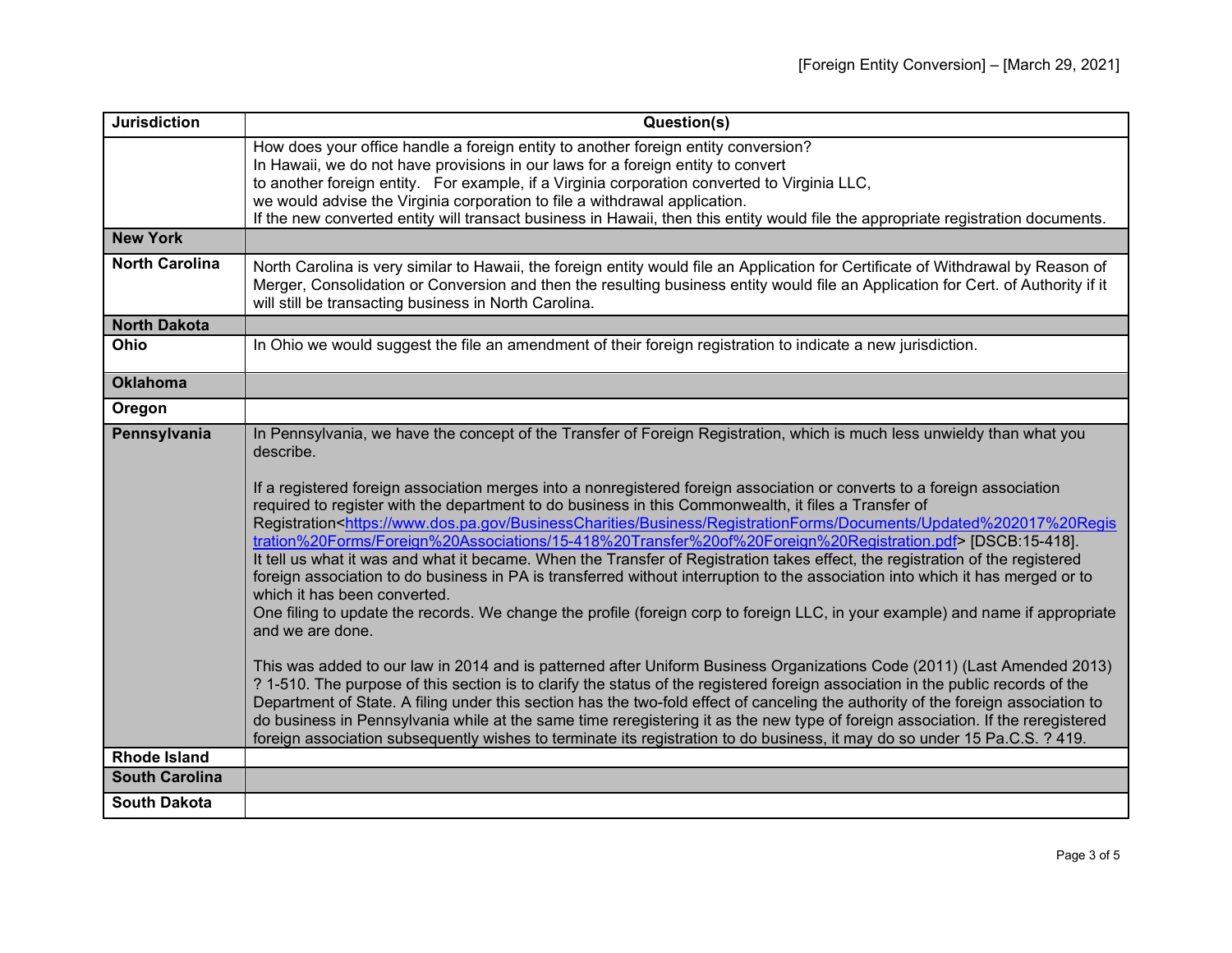| <b>Jurisdiction</b>  | Question(s)                                                                                                                                                                                                                                                                                                                                                                                                                                                                                                                                                                         |
|----------------------|-------------------------------------------------------------------------------------------------------------------------------------------------------------------------------------------------------------------------------------------------------------------------------------------------------------------------------------------------------------------------------------------------------------------------------------------------------------------------------------------------------------------------------------------------------------------------------------|
|                      | How does your office handle a foreign entity to another foreign entity conversion?                                                                                                                                                                                                                                                                                                                                                                                                                                                                                                  |
|                      | In Hawaii, we do not have provisions in our laws for a foreign entity to convert                                                                                                                                                                                                                                                                                                                                                                                                                                                                                                    |
|                      | to another foreign entity. For example, if a Virginia corporation converted to Virginia LLC,                                                                                                                                                                                                                                                                                                                                                                                                                                                                                        |
|                      | we would advise the Virginia corporation to file a withdrawal application.<br>If the new converted entity will transact business in Hawaii, then this entity would file the appropriate registration documents.                                                                                                                                                                                                                                                                                                                                                                     |
| <b>Tennessee</b>     |                                                                                                                                                                                                                                                                                                                                                                                                                                                                                                                                                                                     |
|                      |                                                                                                                                                                                                                                                                                                                                                                                                                                                                                                                                                                                     |
| <b>Texas</b>         |                                                                                                                                                                                                                                                                                                                                                                                                                                                                                                                                                                                     |
| <b>Utah</b>          |                                                                                                                                                                                                                                                                                                                                                                                                                                                                                                                                                                                     |
| Vermont              |                                                                                                                                                                                                                                                                                                                                                                                                                                                                                                                                                                                     |
| Virginia             | Our laws make a distinction between a domestication, where an entity changes its jurisdiction of formation but not its entity<br>type, and a conversion, which entails a change of entity type, regardless of whether there was a change of jurisdiction.                                                                                                                                                                                                                                                                                                                           |
|                      | If a registered foreign entity changes its jurisdiction of formation but not its entity type, it merely files an amended application<br>to list the new jurisdiction.                                                                                                                                                                                                                                                                                                                                                                                                               |
|                      | If a registered foreign entity changes its entity type and the resulting entity will transact business in Virginia, the resulting entity<br>files an application for the new entity type with a certified copy of the conversion instrument. The resulting entity's application<br>also will (should) list the prior registration, and we change the status of the prior record to "Converted," making a reference<br>note to the resulting entity's new record. (We should probably have one record for the entity that contains both registrations,<br>but we're not there, yet.) |
|                      | If the resulting entity will not be transacting business in Virginia, it must file on the active record (i) the conversion instrument<br>and (ii) a withdrawal. When these filings are made, the status of the record is changed to Withdrawn-Converted.                                                                                                                                                                                                                                                                                                                            |
|                      | The statute related to conversions by a registered foreign corporation is Section 13.1-<br>766.2 <https: 13.1-766.2="" law.lis.virginia.gov="" vacode=""></https:> of the Code of Virginia.                                                                                                                                                                                                                                                                                                                                                                                         |
| Washington           | In WA State an entity can redomesticate/convert to WA if the home jurisdiction allows for it to convert out. They would keep<br>their licenses and history but reflect as domestic.                                                                                                                                                                                                                                                                                                                                                                                                 |
|                      | If they are registered in WA as a foreign entity, and they convert in their home jurisdiction, they would file an amendment to<br>the foreign registration along with a new certificate showing the changes. Also keeping their licenses and history.                                                                                                                                                                                                                                                                                                                               |
| <b>West Virginia</b> |                                                                                                                                                                                                                                                                                                                                                                                                                                                                                                                                                                                     |
| Wisconsin            |                                                                                                                                                                                                                                                                                                                                                                                                                                                                                                                                                                                     |
| Wyoming              |                                                                                                                                                                                                                                                                                                                                                                                                                                                                                                                                                                                     |